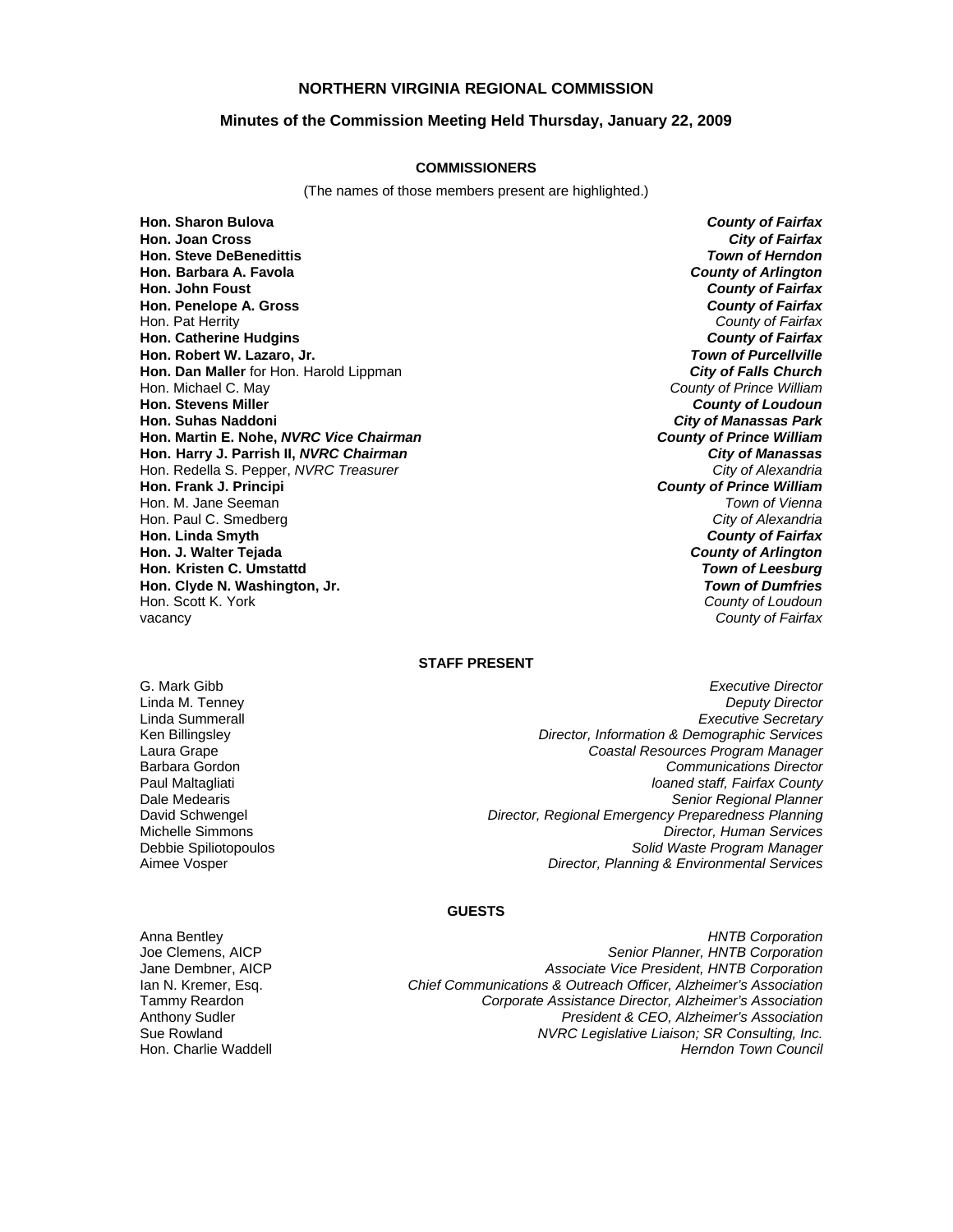| Summary Minutes of the Commission<br>January 22, 2009<br>Page 2 |                                                                                                                                                                                                                                                                                                                                                                                                                                                                                                                             |
|-----------------------------------------------------------------|-----------------------------------------------------------------------------------------------------------------------------------------------------------------------------------------------------------------------------------------------------------------------------------------------------------------------------------------------------------------------------------------------------------------------------------------------------------------------------------------------------------------------------|
| CALL TO ORDER                                                   | Vice Chairman Parrish called the meeting to order at 7:37 p.m.                                                                                                                                                                                                                                                                                                                                                                                                                                                              |
| PLEDGE OF<br><b>ALLEGIANCE</b>                                  | The Pledge of Allegiance was recited by all present.                                                                                                                                                                                                                                                                                                                                                                                                                                                                        |
| <b>ROLL CALL</b>                                                | The roll was called and all members present or absent were noted for the record.                                                                                                                                                                                                                                                                                                                                                                                                                                            |
|                                                                 | Vice Chairman Parrish welcomed new members: Clyde Washington, Town of Dumfries;<br>Suhas Naddoni, City of Manassas Park; Stevens Miller, Loudoun County; and Dan Maller,<br>alternate for Hal Lippman, City of Falls Church.                                                                                                                                                                                                                                                                                                |
| <b>APPROVAL OF</b><br>MINUTES                                   | Commissioner Umstattd moved approval of the minutes of the October 23, 2008, meeting<br>of the Commission. The motion was seconded and carried unanimously.                                                                                                                                                                                                                                                                                                                                                                 |
|                                                                 | Commissioner Nohe moved approval of the minutes of the December 17, 2008, meeting of<br>the Executive Committee. The motion was seconded and carried, with Commissioner<br>Naddoni and Mr. Maller abstaining.                                                                                                                                                                                                                                                                                                               |
| <b>PRESENTATIONS</b>                                            | ATLAS PHASE II RECOMMENDATIONS (Alternative Transportation and Land Use Study)                                                                                                                                                                                                                                                                                                                                                                                                                                              |
| Jane Dembner                                                    | HNTB Corporation was hired by VDOT to work with NVRC and the local jurisdictions'<br>planning directors to review and recommend land use, climate change and transportation<br>coordination best practices for Northern Virginia.                                                                                                                                                                                                                                                                                           |
|                                                                 | The study highlights reduced travel time; reduced vehicle miles traveled; mitigation of<br>greenhouse gas emissions; and promotion of sustainable energy use practices.                                                                                                                                                                                                                                                                                                                                                     |
|                                                                 | Ms. Dembner reported that buildings and transportation account for 70% of the region's<br>energy use, adding that density matters when trying to reduce vehicle miles traveled.                                                                                                                                                                                                                                                                                                                                             |
|                                                                 | The study looked at other metropolitan regions' strategies for applicability to Northern<br>Virginia:<br>• Helsinki's Climate Strategy 2030<br>Denver-Boulder Mile High Compact (inter-governmental agreements)<br>Chicago; Portland, Oregon; Los Angeles County (transit-oriented planning and<br>development)<br>• San Antonio's Unified Development Code; Portland, Oregon's Infill Design Project<br>(mixed-use re-development and infill housing)<br>• Charlotte (multi-modal planning, now called "complete streets") |
|                                                                 | Immediate and on-going priorities are those that can be implemented today, under current<br>jurisdictional and legislative powers. In many cases, these strategies are already being<br>tested and used in Northern Virginia. The ATLAS study recommends continuing and<br>advancing these activities.                                                                                                                                                                                                                      |
|                                                                 | Coordinated transit-oriented planning and development across jurisdictions. Create a<br>regional, funded program that promotes and standardizes TOD planning.                                                                                                                                                                                                                                                                                                                                                               |
|                                                                 | •Mixed-use redevelopment and infill housing. Create model housing infill templates and<br>infill zoning overlay district language to be customized and implemented locally.                                                                                                                                                                                                                                                                                                                                                 |
|                                                                 | . Complete streets. Promote complete streets and work with local jurisdictions to facilitate<br>the adoption of complete streets guidelines.                                                                                                                                                                                                                                                                                                                                                                                |
|                                                                 | Short-term and on-going priorities are those that go beyond what is already in place or in<br>progress but expected to be completed within the next three to four years. These priorities,                                                                                                                                                                                                                                                                                                                                  |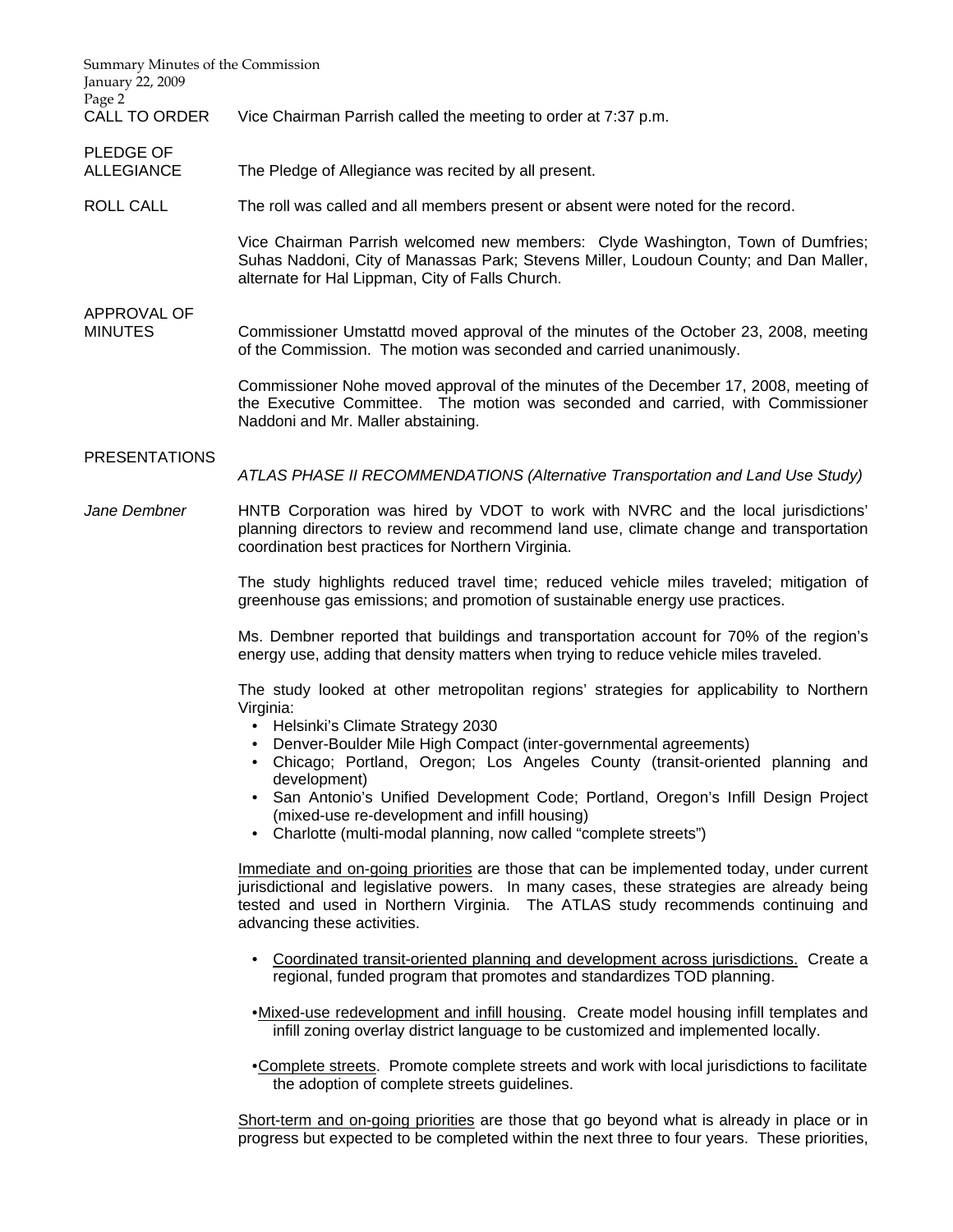Summary Minutes of the Commission January 22, 2009 Page 3

> however, are already being discussed and considered as solutions for Northern Virginia and could be implemented in the short-term. The study recommends continued conversations, development of specific programs and timelines, and tracking of progress of these priorities.

- Regional climate action plan. Create a regional energy and climate change action plan that sets greenhouse gas emissions benchmarks as well as energy efficiency and renewable energy targets.
- Regional compact. Develop a regional growth plan and facilitate a compact in Northern Virginia.

#### *ADDRESSING THE IMPACT OF ALZHEIMER'S ON THE LOCAL PUBLIC AND PRIVATE WORKFORCE*

*Ian Kremer* Currently, 500,000 people in the Washington, D.C., metropolitan region are impacted on a daily basis by Alzheimer's and related disorders. Over 80,000 people have been diagnosed with the disease; 160,000 are their direct family caregivers. Those caregivers are not paid and do not receive "time off" to give care. The average caregiver for a person with Alzheimer's looses 23 days a year. Alzheimer's costs U.S. businesses approximately \$61 billion per year; next year, it is expected to be closer to \$90 billion.

> The Alzheimer's Association wants to help keep people in their jobs, both employees with early-stage diagnoses and employees who are caregivers. Mr. Kremer discussed the Alzheimer's Association corporate assistance program, and asked the Commissioners for their assistance in spreading the word to their jurisdictions' human resources directors and business communities.

#### CONSENT AGENDA

A. Financial Reports for November and December 2008

 Commissioner Umstattd moved approval of the financial reports. The motion was seconded and carried unanimously.

 B. Resolution No. P09-13: Authorization for the Executive Director to Apply for a Grant from the Virginia Productivity Incentive Fund

> Commissioner Umstattd moved adoption of Resolution No. P09-13. The motion was seconded and carried unanimously.

EXECUTIVE DIRECTOR'S

REPORT Mr. Gibb distributed a copy of his report and reviewed updates on

- Inauguration Planning
- Federal Stimulus Package Concern, including a letter from the Arlington County Manager to Rep. Moran regarding non-supplanting rules and passing stimulus aid through states, and a letter from Senators Webb and Warner to the heads of the Senate Finance and the Senate Appropriations committees regarding economic stimulus legislation.
- Potomac Heritage National Scenic Trail (PHNST) Charrette
- Protection of Headwaters
- Community Energy Planning Workshop
- Sustainable Shorelines
- Waste Board Annual Survey Highlights
- BRAC Impacts
- NVRC Delegation to Germany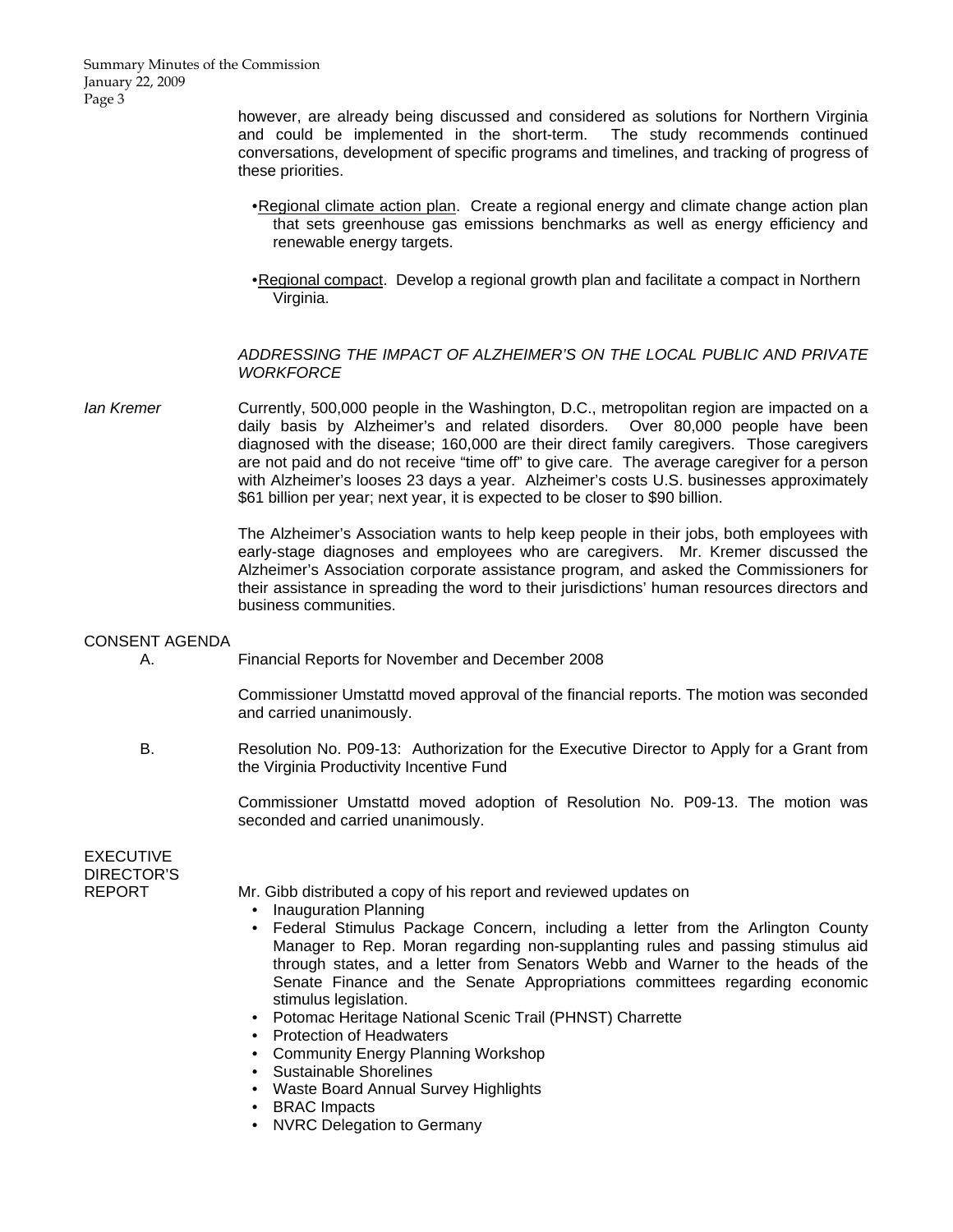Responding to Commissioner Foust's inquiry about the expansion of the Potomac Heritage National Scenic Trail (PHNST) charrette's scope from Seneca Park to now include the PHNST to Riverbend Park, Mr. Gibb assured him the scope will be refined.

Commissioner Gross raised the issue of public trust regarding single stream recycling, suggesting better PR is needed.

Commissioner Nohe raised the issue that the federal economic stimulus bill language restricts transportation funding to code-defined economically disadvantaged areas: Northern Virginia does not meet that criteria. Ms. Rowland assured the members that their local legislative staff are aware of this and are working with Congressional staff and leaders. Commissioner Favola moved that the Commission write to its Congressional Delegation supporting the points in the Arlington County Manager's letter to Rep. Moran, which they had before them. The motion was seconded and carried unanimously.

## CHAIRMAN'S

REPORT Vice Chairman Parrish announced that the Commission will hold a brief meeting in Richmond on February 5 in conjunction with VML/VACo Lobby Day.

> Ellen Bozman, former two-term NVRC Chairman and Arlington County Board member, passed away earlier this month.

Delegate Al Eisenberg has announced he will not run for re-election.

 Vice Chairman Parrish reported he met with NVRC's senior staff prior to the Commission meeting for a program briefing.

## NOMINATING COMMITTEE

REPORT Commissioner Umstattd recalled for the members that the office of chairman is vacant, due to Commissioner Connolly's resignation with the assumption of a Congressional seat. The Nominating Committee met and recommends that the current officers move up, leaving the office of treasurer to be filled.

The Nominating Committee recommends the slate of officers:

Chairman **Harry J. Parrish II** (City of Manassas) Vice Chairman Martin E. Nohe (Prince William County) Treasurer Redella S. "Del" Pepper (City of Alexandria)

Vice Chairman Parrish called for nominations from the floor; there were none.

# ELECTION OF

OFFICERS Commissioner Umstattd moved election of the slate of officers. The motion was seconded and carried unanimously.

### LEGISLATIVE

REPORT Ms. Rowland, NVRC's Legislative Liaison, pointed out the new NVRC legislative folders included in the meeting package, adding that the Delegation members expressed appreciation for the inclusion of photos of the Commissioners as well as the photo page of Delegation members who are former members of NVRC.

> To date, 2,000 bills have been introduced; January 23 is the last day for bills to be introduced.

> The Governor's budget includes a reduction of funding for planning district commissions. There are no budget amendments for further reductions.